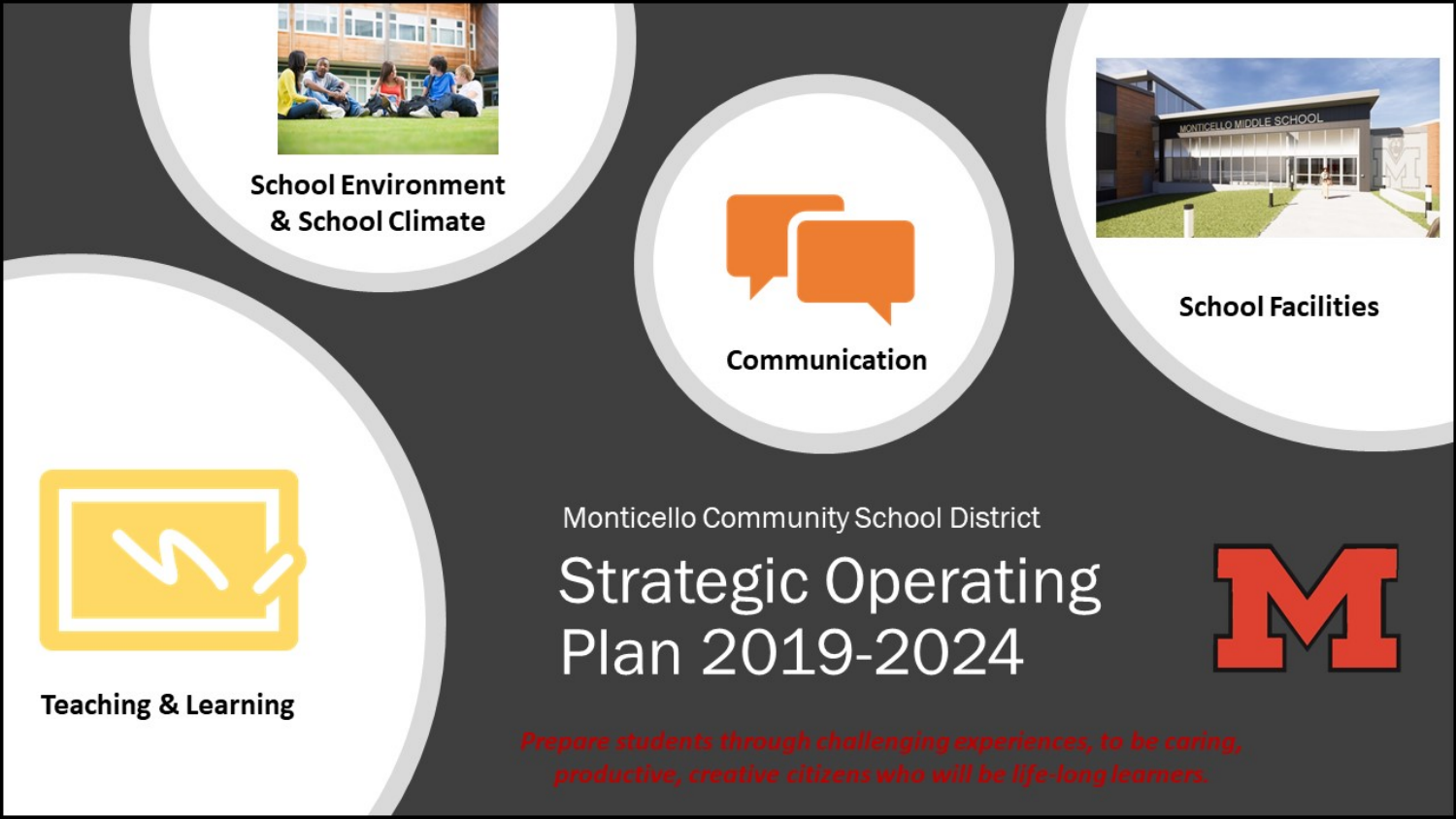

January 28, 2020

Monticello Community School District,

The development of a Strategic Operating Plan (SOP) is an important part to any successful organization. We have come to the end of our existing three-year Strategic Operating Plan and we will be implementing a new five-year Strategic Operating Plan during the 2019-2020 school year. Over the last several months, we have dedicated countless hours identifying our priority areas of focus and developing steps to improve in each of those areas. The Monticello Community School District five-year Strategic Operating Plan provides a roadmap for our school district through 2024. This document was created based on the common themes and needs identified through the collection of data from community members, parents, district leaders, employees, and students. As you read this document, you will find that the Strategic Operating Plan is aligned with the School Board's Vision, Mission, Core Values, and Broad District Goals.

The Strategic Operating Plan is organized around four specific areas: **School Facilities**, **Communication**, **Teaching/Learning**, and **School Environment/School Climate**. In each area, specific strategies have been identified along with action steps that will guide implementation of this plan and make the district stronger in each specific area. Our goal will be to implement the action steps according to the timeline set forth in the Strategic Operating Plan. Near the end of our five-year Strategic Operating Plan, we will begin the process of reflecting on the completed plan, selecting new areas of focus, and developing another Strategic Operating Plan.

The Strategic Operating Plan will be closely monitored by the administration and the School Board during each year of implementation. The Strategic Operating Plan is a document that sets priorities that will give our school district a clear direction over the next five years. As we focus on these priority areas it will be very exciting to work with the staff, parents, students, and community to make this plan become a reality. Even more exciting is the impact that the Strategic Operating Plan will have on our students' education in the Monticello Community School District.

Thank you for your continued support of the Monticello Community School District!

Sincerely,

Dr. Brian Jaeger, Superintendent Monticello Community School District

#### *Mission:*

*The Mission of the Monticello Community Schools, a District striving for educational excellence, is to prepare students through challenging experiences, to be caring, productive, creative citizens who will possess a desire to be lifelong learners.*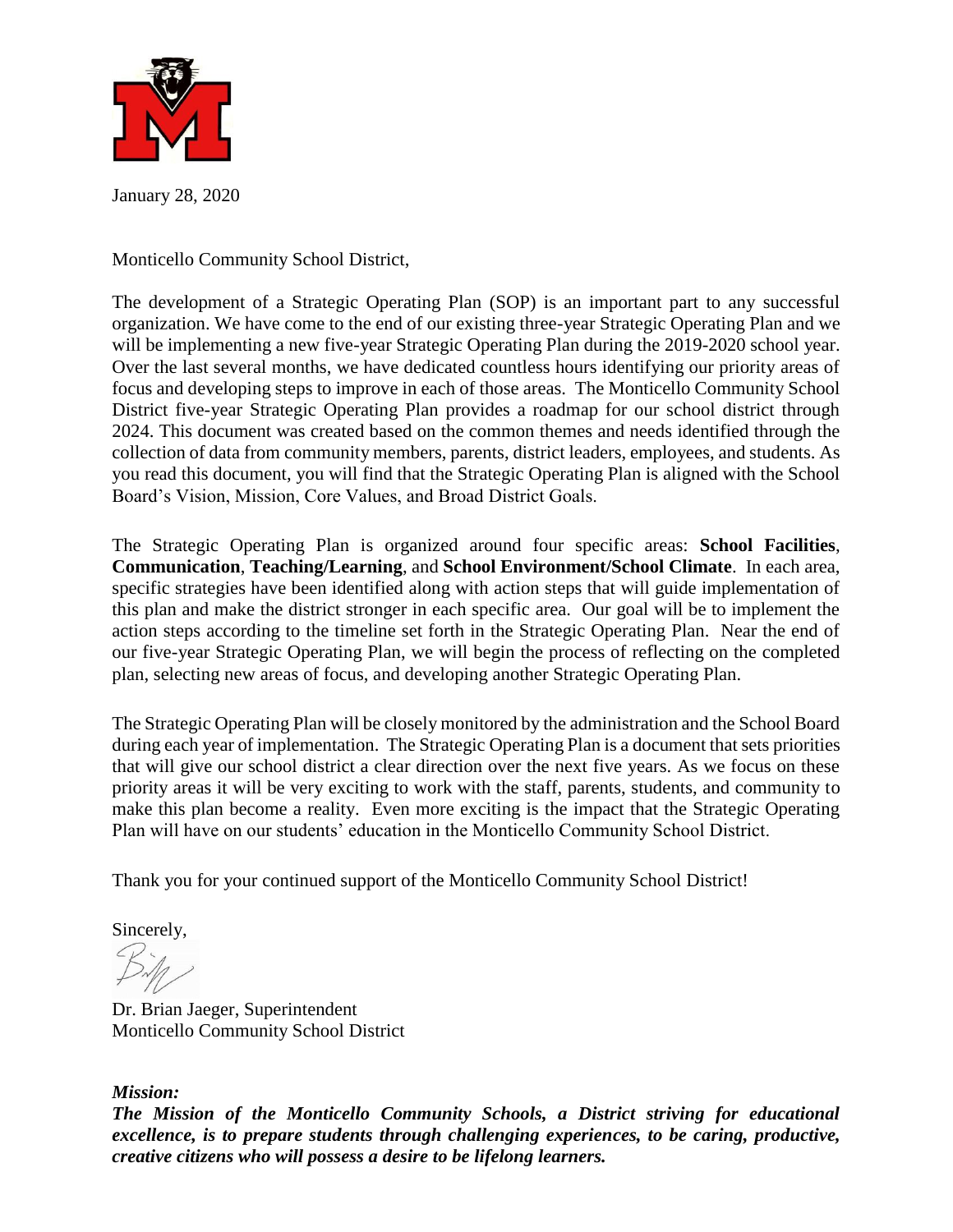

### **Monticello Community School District**

### **Vision**

Providing rigorous, authentic, personalized learning utilizing the local and global communities

## **Mission**

The mission of the Monticello Community Schools, a district striving for educational excellence, is to prepare students through challenging experiences, to be caring, productive, creative citizens who will be life-long learners

### **Core Values**

Effective Instruction Technology & 21<sup>st</sup> Century Learning Collaborative Relationships

### **Broad District Goals**

- Increase student achievement in reading, math and science
- Produce students that will exhibit respect for self, others, living things and property
- Produce students that will exhibit competency in essential knowledge and skills matching his or her ability
- Produce students that exhibit civic, global and environmental responsibility
- Produce students that exhibit technological skills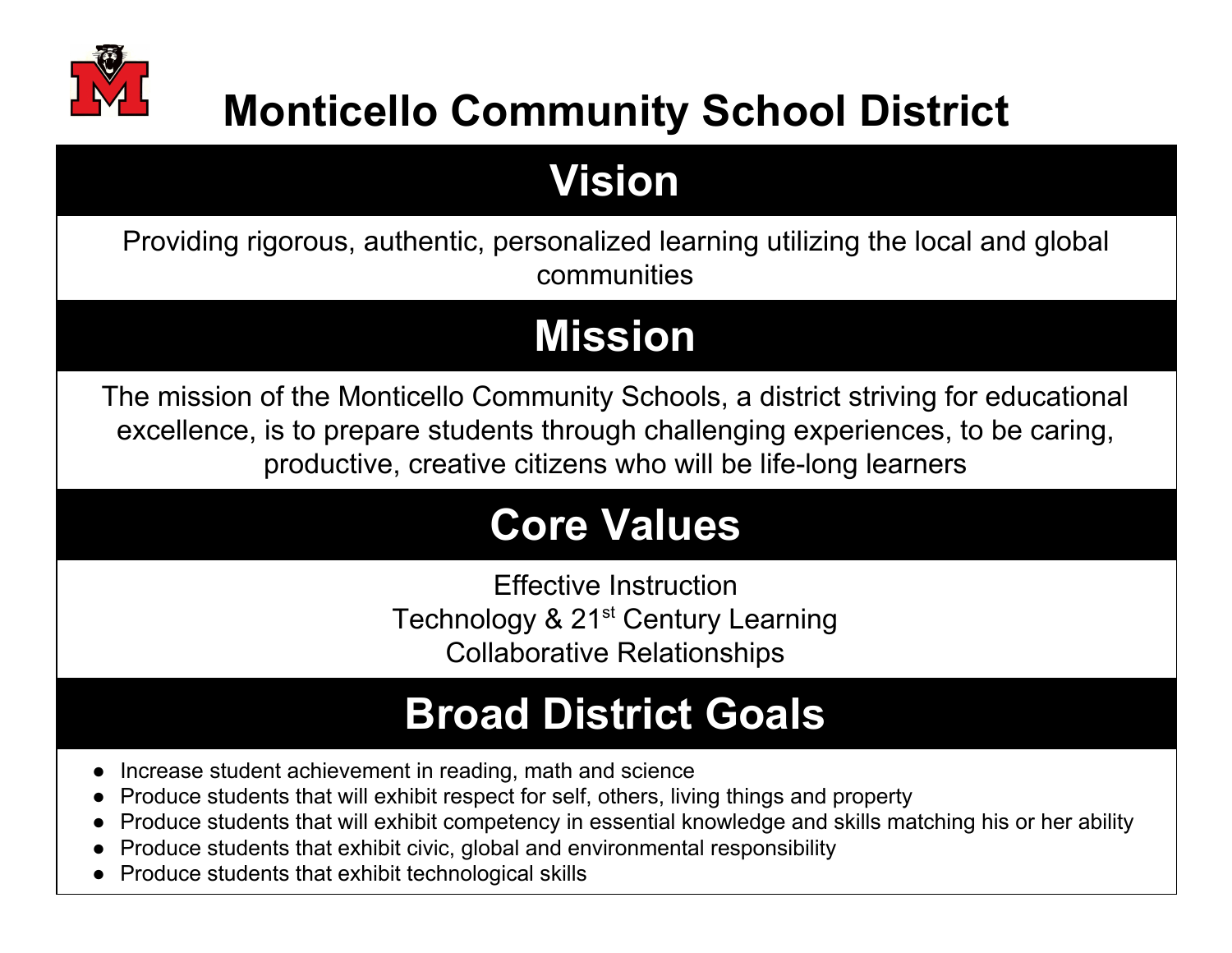

#### **Strategy 1: School Facilities**

Continue to Improve School Facilities and Grounds



| <b>Action Steps</b>                                                                                                        |                      | 2019-20   2020-21   2021-22   2022-23   2023-24 |                      |   |   | <b>Monitoring/Progress</b>                                | <b>Responsible Person or Group</b>                                               |
|----------------------------------------------------------------------------------------------------------------------------|----------------------|-------------------------------------------------|----------------------|---|---|-----------------------------------------------------------|----------------------------------------------------------------------------------|
| Meet annually with the Facility Projects Review Committee to update the Five Year Plan                                     |                      |                                                 |                      |   |   | <b>Updated Five Year Plan</b>                             | Superintendent/Principals/Directors                                              |
| Weekly meetings with the Director of Buildings and Grounds                                                                 |                      | x                                               |                      | x |   | <b>Weekly Meetings/Project</b><br><b>Planning</b>         | Superintendent/Director of Buildings and<br>Grounds                              |
| Explore options/make a decision/begin changes to the Old Middle School                                                     |                      | л                                               |                      |   |   | Discussions/Decision at Board<br>Level                    | Superintendent/School Board                                                      |
| Determine items to be repurposed from the Old Middle School to other district buildings                                    | Λ                    | A                                               | $\ddot{\phantom{0}}$ |   |   | Items are Repurposed in District Superintendent/Directors |                                                                                  |
| Continue to communicate that the future of the Monticello Community School District includes a "One Campus"<br>Plan"       | $\ddot{\phantom{0}}$ | $\mathbf{x}$                                    | ᄉ                    | x |   | Message is Shared on a Variety<br>of Platforms            | Superintendent/School Board/District<br>Leaders                                  |
| Explore options/make a decision/begin changes to our transportation building                                               |                      |                                                 | ᄉ                    | x |   | Discussions/Decision at Board<br>Level                    | Superintendent/School Board/Directors                                            |
| Continuously examine each school for maintenance and improvements                                                          | ́                    | v                                               | $\ddot{\phantom{0}}$ | x |   | <b>Updated Five Year</b><br>Plan/Improvements             | Superintendent/School<br>Board/Principals/Directors                              |
| Continuously explore ways to increase safety in every building                                                             |                      | л                                               |                      | л | x | <b>Updated District Safety Plan</b>                       | Superintendent/District Safety Committee                                         |
| Transform the District Office into the Transition School                                                                   |                      | x                                               |                      |   |   | Remodel of Old District Office<br><b>Building</b>         | Superintendent/School Board/Director of<br><b>Buildings and Grounds</b>          |
| Examine traffic management at New Middle School Building (walkers, bikes, more vehicles, signs, sidewalks,<br>buses, etc.) |                      | л                                               | A                    |   |   | Lights/Signage                                            | Updated Turning Lanes/Crossing Superintendent/City of Monticello/School<br>Board |
| Complete softball field projects at the west diamond and Shannon Elementary                                                | ́                    | л                                               | $\ddot{\phantom{0}}$ |   |   | Completion of Projects for<br>Softball Areas              | Superintendent/Director of Buildings and<br>Grounds                              |
| Continue branding at each of the schools                                                                                   | ᄉ                    | x                                               | ᄉ                    | x |   | Continue to see an Increase in<br>Branding at Schools     | Superintendent/Principals/Athletic Director                                      |

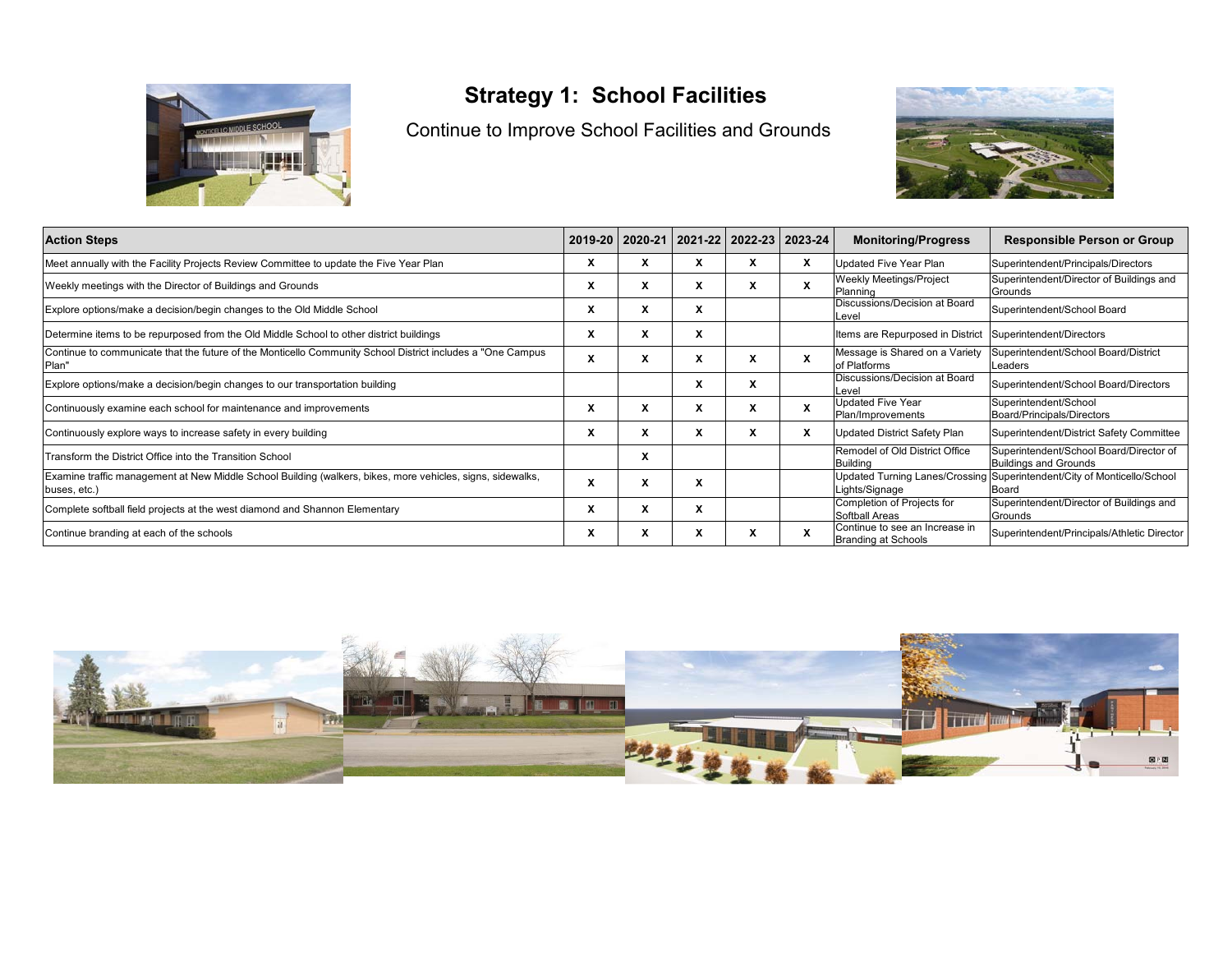### 2019-2020 Facility Projects Five Year Plan

| <b>Project (Annual)</b>                              | Location                                                        | Est. Cost        | <b>FY20</b>             | <b>FY21</b>             | <b>FY22</b>             | <b>FY23</b>             | <b>FY24</b> | <b>FY 20</b>                  |           |
|------------------------------------------------------|-----------------------------------------------------------------|------------------|-------------------------|-------------------------|-------------------------|-------------------------|-------------|-------------------------------|-----------|
| School Bus or Van/Car Purchase (Annually)            | <b>District</b>                                                 | \$90,000         | \$84,559                | $\times$                | X                       | $\times$                | $\times$    | PPEL Balance (July 1, 2019)   | \$182,540 |
| Powerschool/School Messenger/Software Licenses       | District                                                        | \$50,000         | X                       | X                       | X                       | X                       | X           | PPEL Growth (July 1, 2020)    | \$396,900 |
| Transition Program/KCC Alternative School Rent       | <b>Transition School</b>                                        | \$16,000         | $\overline{\mathsf{x}}$ | $\overline{\mathsf{x}}$ | $\overline{\mathsf{x}}$ | $\overline{\mathsf{x}}$ | X           | FY 20 Total Revenue           | \$579,440 |
| Consortium Agreement with Maquoketa Schools          | <b>District</b>                                                 | \$11,500         | X                       |                         |                         |                         |             |                               |           |
| Substitute System through GWAEA                      | All Schools                                                     | \$5,000          | $\mathsf{x}$            | X                       | X                       | $\times$                | X           | FY 20 Annual Expenditures     | \$304,559 |
| Reseal Parking Lots/Rotate Work                      | Shannon and Carpenter                                           | \$5,000          | $\mathsf{x}$            |                         | X                       |                         | X           | FY 20 Additional Expenditures | \$101,899 |
| Technology Devices/Hardware (Technology Plan)        | All Schools                                                     | \$70,000         | X                       | X                       | X                       | X                       | $\times$    | FY 20 Total Expenditures      | \$406,458 |
| <b>Annual Technology Expenses</b>                    | All Schools                                                     | \$40,000         | X                       | X                       | X                       | X                       | X           |                               |           |
| <b>Marco Copier Expenses</b>                         | All Schools                                                     | \$22,500         | $\times$                | $\mathsf{X}$            | $\mathsf{X}$            | $\pmb{\times}$          | X           | PPEL Balance (July 1, 2020)   | \$172,982 |
| Sophos Licensing                                     | District Wide                                                   | \$22,000         |                         |                         |                         | $\sf X$                 |             |                               |           |
| Hapara Contract Renewal                              | District Wide                                                   | \$10,000         |                         | X                       |                         |                         |             | <b>FY 21</b>                  |           |
| <b>Securely Contract Renewal</b>                     | <b>District Wide</b>                                            | \$21,000         |                         |                         |                         | X                       |             | PPEL Balance (July 1, 2020)   | \$172,982 |
|                                                      | <b>Total Amount Annual Expenses</b>                             | \$363,000        | \$304,559               | \$303,500               | \$298,500               |                         |             | PPEL Growth (July 1, 2021)    | \$396,900 |
|                                                      |                                                                 |                  |                         |                         |                         |                         |             | FY 21 Total Revenue           | \$569,882 |
| Current/Completed Projects (Since July 1st)          | Location                                                        | Est. Cost        | <b>FY20</b>             | <b>FY21</b>             | <b>FY22</b>             | <b>FY23</b>             | <b>FY24</b> |                               |           |
| Maintainence Equipment                               | <b>High School</b>                                              | \$1,824          | X                       |                         |                         |                         |             | FY 21 Annual Expenditures     | \$303,500 |
| Repairs to Geothermal/Ceiling Tiles                  | <b>High School</b>                                              | \$7,382          | X                       |                         |                         |                         |             | FY 21 Additional Expenditures |           |
| Maintainence Equipment                               | Middle School                                                   | \$1.977          | X                       |                         |                         |                         |             | FY 21 Total Expenditures      | \$303,500 |
| Plumbing/Swingset/Sidewalks                          | Middle School                                                   | \$10,016         | X                       |                         |                         |                         |             |                               |           |
| <b>Construction Camera</b>                           | <b>HS/MS Construction Site</b>                                  | \$787            | $\overline{\mathsf{x}}$ |                         |                         |                         |             | PPEL Balance (July 1, 2021)   | \$266,382 |
| <b>AC Work</b>                                       | Carpenter                                                       | \$516            | $\pmb{\times}$          |                         |                         |                         |             |                               |           |
| <b>AC Work/Carpet Extractor</b>                      | Shannon                                                         | \$1,689          | $\overline{\mathsf{x}}$ |                         |                         |                         |             | <b>FY 22</b>                  |           |
| <b>Branding Graphics</b>                             | Shannon                                                         | \$3,175          | $\overline{X}$          |                         |                         |                         |             | PPEL Balance (July 1, 2021)   | \$266,382 |
| <b>Office Chairs</b>                                 | Shannon/Carpenter                                               | \$678            | $\mathsf{X}$            |                         |                         |                         |             | PPEL Growth (July 1, 2022)    | \$396,900 |
| Maintainence Equipment                               | <b>District Wide</b>                                            | \$5,641          | X                       |                         |                         |                         |             | FY 22 Total Revenue           | \$663,282 |
| Roof repair Over Library                             | Carpenter                                                       | \$1,594          | X                       |                         |                         |                         |             |                               |           |
| Computer/Camera System                               | Bus Barn                                                        | \$6,421          | $\overline{\mathsf{x}}$ |                         |                         |                         |             | FY 22 Annual Expenditures     | \$298,500 |
| Visitor Restroom Repair (waiting for city)           | Football Stadium                                                | <b>DENNIS</b>    | $\mathsf X$             |                         |                         |                         |             | FY 22 Additional Expenditures | \$0       |
| Updating District Website                            | District Wide                                                   | \$7,500          | $\mathsf X$             |                         |                         |                         |             | FY 22 Total Expenditures      | \$298,500 |
| Replace 5 heat pumps                                 | <b>High School</b>                                              | \$25,000         | X                       |                         |                         |                         |             |                               |           |
| Roof Repair at HS                                    | <b>High School</b>                                              | \$2,600          | $\mathsf{X}$            |                         |                         |                         |             | PPEL Balance (July 1, 2022)   | \$364,782 |
| Painting in Weightroom Stairway (waiting for quotes) | <b>High School</b>                                              | <b>DENNIS</b>    | X                       |                         |                         |                         |             |                               |           |
| Cameras Fixed at HS                                  | <b>High School</b>                                              | \$1,100          | $\overline{\mathsf{x}}$ |                         |                         |                         |             |                               |           |
| Van Purchase to replace one van (Nate or Dennis)     | Transportation                                                  | \$10,000         | $\times$                |                         |                         |                         |             |                               |           |
| <b>Branding Graphics</b>                             | Carpenter                                                       | \$3,000          | X                       |                         |                         |                         |             |                               |           |
| Car Purchase to replace Food Service Car (\$7000 FS) | District Wide                                                   | \$10,000         | $\overline{\mathsf{x}}$ |                         |                         |                         |             |                               |           |
| Sign for Hallway                                     | Weightroom Stairwell                                            | \$1.000          | $\overline{\mathsf{X}}$ |                         |                         |                         |             |                               |           |
|                                                      | <b>Total Amount Current/Completed Projects (Since July 1st)</b> |                  | \$101,899               |                         |                         |                         |             |                               |           |
|                                                      |                                                                 |                  |                         |                         |                         |                         |             |                               |           |
| <b>Possible Future Projects</b>                      | Location                                                        | <b>Est. Cost</b> | <b>FY20</b>             | <b>FY21</b>             | <b>FY22</b>             | <b>FY23</b>             | <b>FY24</b> |                               |           |
| Cameras at High School and Switch                    | <b>High School</b>                                              | \$15,000         |                         | X                       |                         |                         |             |                               |           |
| <b>Bleacher Repairs/Outer Railing</b>                | FB Field Visitor and Home Sides                                 | \$30,000         |                         | $\overline{X}$          |                         |                         |             |                               |           |
| Stage Curtain                                        | <b>High School</b>                                              | \$35,000         |                         | X                       |                         |                         |             |                               |           |
| Alarm Systems Update-Fire and Security Systems       | <b>Shannon and Carpenter</b>                                    | \$14,000         |                         | $\overline{\mathsf{x}}$ |                         |                         |             |                               |           |
| LED Lighting in Gym (After Decision on MS)           | Middle School                                                   |                  |                         |                         | X                       |                         |             |                               |           |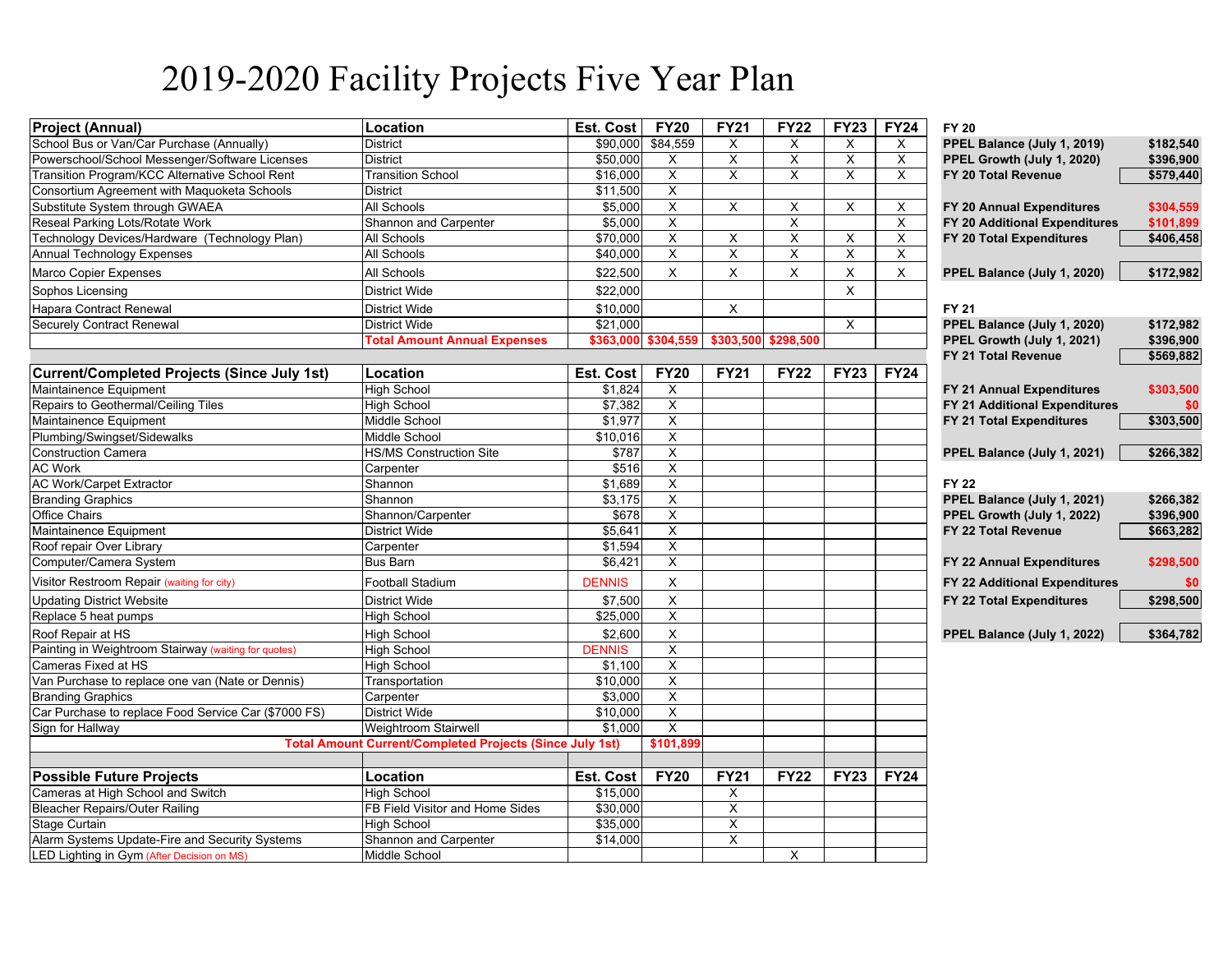#### **Strategy 2: Communication**

#### Implement Effective Communication Strategies With All Stakeholders in the Monticello Community School District



| <b>Action Steps</b>                                                                                                  |                           | 2019-20 2020-21 | 2021-22                   |                         | 2022-23 2023-24           | <b>Monitoring/Progress</b>                              | <b>Responsible Person or</b><br>Group                                     |
|----------------------------------------------------------------------------------------------------------------------|---------------------------|-----------------|---------------------------|-------------------------|---------------------------|---------------------------------------------------------|---------------------------------------------------------------------------|
| Develop a Data Dashboard on our school website                                                                       |                           | X               | X                         |                         |                           | Data Dashboard Will Be Developed                        | Superintendent/Curriculum<br>Director/Technology Director                 |
| Upgrade our district website to meet the needs of our staff, parents, and community                                  | $\boldsymbol{x}$          | X               |                           |                         |                           | New Website is Completed                                | Superintendent/Technology Director                                        |
| Systematically keep the school website up to date quarterly                                                          |                           | X               | X                         | X                       | X                         | Quarterly Website Updates                               | Human Resources Director                                                  |
| Continue to use facebook and twitter to share district information                                                   | X                         | x               | X                         | X                       | X                         | Continuous Information Sent Out to<br>Community         | <b>Human Resources</b><br>Director/Technology Director/Board<br>Secretary |
| Investigate if parent access to Google Classroom or Google Calendar can increase parent/school communication         |                           |                 | X                         | X                       |                           | Committee Discussion on this Concept                    | Technology Committee/Principals/<br><b>Curriculum Director</b>            |
| Continue Superintendent videos on various school district topics                                                     | X                         | x               | X                         | X                       | X                         | Videos Released to Parents and<br>Community             | Superintendent                                                            |
| Explore the opportunity to do podcasts on various school district topics                                             |                           | x               | X                         | x                       | X                         | Create a Podcast Area on our Website                    | Superintendent/Technology Director                                        |
| Establish a consistent monthly article to be placed in the Monticello Express related to curriculum                  |                           | x               | X                         | X                       | $\boldsymbol{\mathsf{x}}$ | Article is Published Consistently                       | <b>Curriculum Director</b>                                                |
| Continue the Parent and Teacher Dialoque Committees                                                                  | X                         | x               | X                         | X                       | X                         | Participation by Parents/Teachers                       | Superintendent                                                            |
| Continue to implement the spring survey to collect information from staff, students, and parents                     | $\boldsymbol{\mathsf{x}}$ | X               | $\boldsymbol{\mathsf{x}}$ | $\overline{\mathbf{x}}$ | $\boldsymbol{\mathsf{x}}$ | <b>Spring Survey Results</b>                            | Superintendent/Board Secretary                                            |
| Consider options to continue to improve "student voice" in Each Building (Ideas to Consider Below)                   | X                         | X               | X                         | X                       | X                         | Student Voice Opportunities Created                     | Superintendent/Principals/<br><b>Curriculum Director</b>                  |
| Student Leadership Opportunities, STUCO, NHS, Student Ambassadors, Student Dialogue Committee, etc.                  |                           |                 |                           |                         |                           |                                                         |                                                                           |
| Student Panel (STUCO Officers) Attend Board Work Session for Board/Student Dialogue                                  |                           |                 |                           |                         |                           |                                                         |                                                                           |
| Student Elected Advisor to Attend Board Meetings With the School Board                                               |                           |                 |                           |                         |                           |                                                         |                                                                           |
| School newspaper/journalism student club to work as a partner with the Monticello Express to share "Good<br>News"    |                           |                 |                           |                         |                           |                                                         |                                                                           |
| Continue to give exit interviews of each staff member when they resign/retire to improve our district                | X                         | X               | X                         | X                       | X                         | <b>Exit Interviews Collected</b>                        | Superintendent/Human Resources<br>Director                                |
| Continue to interview each employee after a year of service to see how we can be better in the hiring/mentor process | X                         | X               | X                         | x                       | X                         | Interview Data Collected                                | Superintendent/Human Resources<br>Director                                |
| Continue one on one meetings with board members and superintendent twice annually (Winter/Summer)                    | X                         | X               | X                         | X                       | X                         | 1:1 Meetings Take Place Twice/Annually                  | Superintendent/School Board                                               |
| Continue Principal memo to staff and Principal weekly bullet points to parents                                       | $\boldsymbol{\mathsf{x}}$ | X               | X                         | X                       | X                         | Information is Sent Out to Staff and Parents Principals |                                                                           |
| Continue school messenger emails to parents                                                                          | X                         | X               | X                         | X                       | X                         | Information Comes Out Through School<br>Messenger       | Administration                                                            |
| Continue monthly newsletters home from the district office                                                           | $\boldsymbol{x}$          | $\mathbf{x}$    | X                         | X                       | X                         | Monthly Newsletter Published                            | Superintendent/School Board<br>Secretarv                                  |
| Develop a system to recognize and reward staff and community volunteers                                              |                           |                 | $\boldsymbol{\mathsf{x}}$ | X                       | $\boldsymbol{\mathsf{x}}$ | Process/Procedure Developed                             | <b>Feacher Leaders/Admin Team</b>                                         |
| Teacher of the Year, Support Staff of the Year, Volunteer of the Year                                                |                           |                 |                           |                         |                           |                                                         |                                                                           |
| Investigate if there is one communication platform we can use with parents (Survey)                                  |                           |                 | X                         | X                       |                           | Collect Data on This Topic                              | <b>Building Leadership</b><br>Teams/Principals                            |
| nvestigate the option of every staff member 7-12 using Google Calendar for each course with students                 |                           | X               | X                         |                         |                           | Students Using Google Calendar                          | Technology<br>Director/Principals/Building<br>Leadership Teams            |
| Investigate ways to improve parent communication in grades 7-12                                                      |                           | X               | X                         | X                       | x                         | Communication Improving                                 | Principal/Building Leadership<br>Teams                                    |
| exClassroom teachers and athletic coaches communication with parents                                                 |                           |                 |                           |                         |                           |                                                         |                                                                           |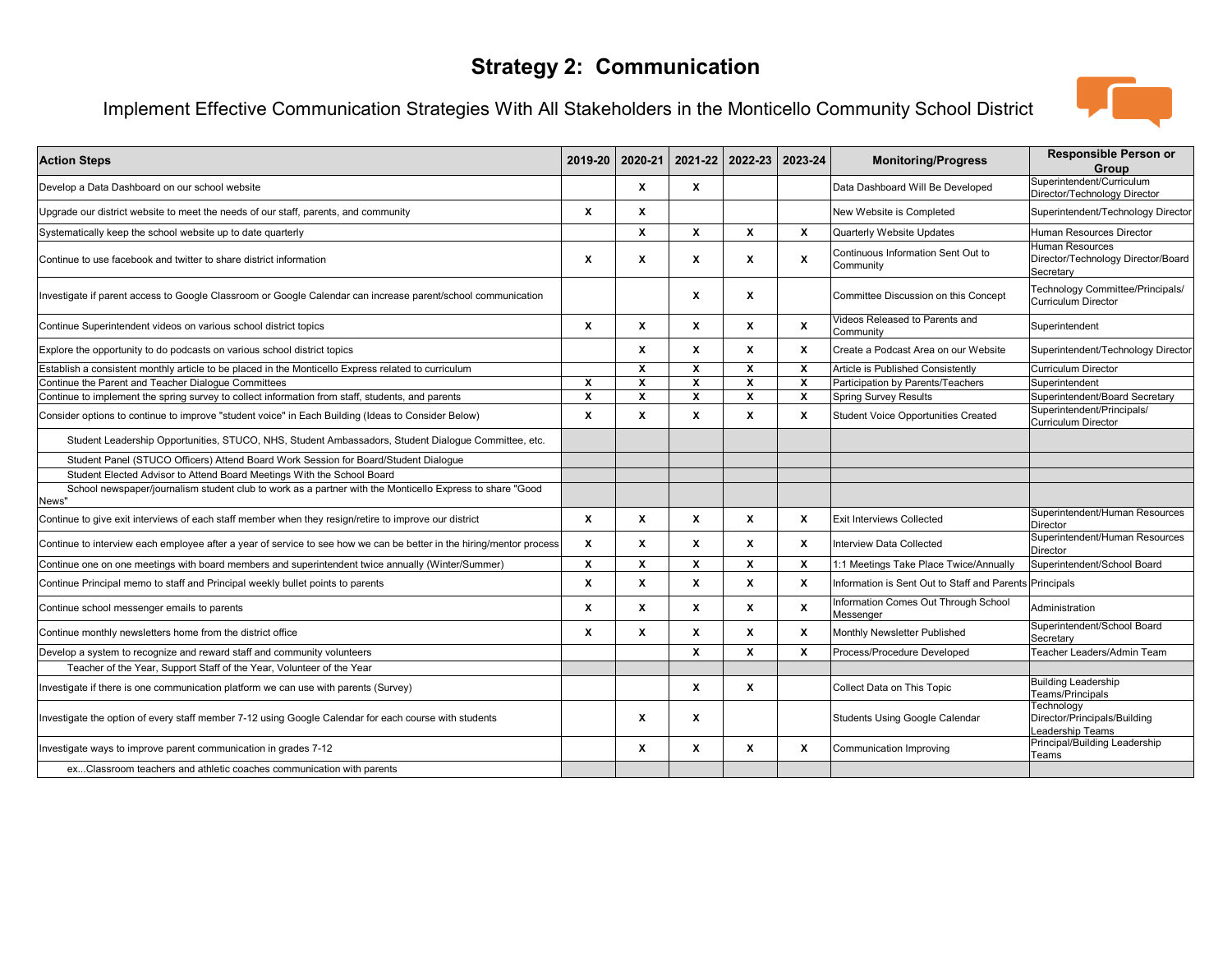

#### **Strategy 3: Teaching and Learning**

Continue to move forward in the areas of Curriculum, Instruction, Assessment, and Learning Supports

| <b>Action Steps</b>                                                                                                                                                                   | 2019-20 | 2020-21                   | 2021-22           | 2022-23            | 2023-24                   | <b>Monitoring/Progress</b>                                             | <b>Responsible Person or Group</b>                                                                        |
|---------------------------------------------------------------------------------------------------------------------------------------------------------------------------------------|---------|---------------------------|-------------------|--------------------|---------------------------|------------------------------------------------------------------------|-----------------------------------------------------------------------------------------------------------|
| Curriculum:                                                                                                                                                                           |         |                           |                   |                    |                           |                                                                        |                                                                                                           |
| <b>Standards Referenced Reporting</b>                                                                                                                                                 |         |                           |                   |                    |                           |                                                                        |                                                                                                           |
| Work with teaching staff and administration to ensure consistency and best practices with SRR                                                                                         | X       | $\boldsymbol{\mathsf{x}}$ | X                 | $\mathbf x$        | X                         | PD completed, Powerschool reports<br>consistent, observe in classrooms | TLS, Building BLTs, Administrators,<br><b>Curriculum Director</b>                                         |
| Create a system to train new teachers on SRR and using PowerTeacher Pro                                                                                                               |         | $\boldsymbol{x}$          | X                 |                    |                           | System created                                                         | <b>Technology Director, Technology</b><br>Coaches, Instructional Coaches.<br>Mentors, Curriculum Director |
| Continue to train all staff on reporting student progress using PowerTeacher Pro                                                                                                      | X       | $\boldsymbol{x}$          | X                 |                    |                           | Training completed                                                     | Technology Director, Technology<br>Coaches, Instructional Coaches,<br><b>Curriculum Director</b>          |
| Provide education and support to parents                                                                                                                                              | X       | $\boldsymbol{x}$          | X                 | X                  | $\pmb{\chi}$              | Continuous education to parents                                        | <b>Curriculum Director</b>                                                                                |
| Review priority standards each year with focus on standards aligned to new curriculum                                                                                                 | X       | $\boldsymbol{x}$          | X                 | X                  | $\boldsymbol{\mathsf{x}}$ | Priority standards reviewed and<br>updated                             | Curriculum Director, Vertical Content<br>Area Teams, Grade Level Teams                                    |
| mplement Employability Skills Proficiency scales consistently throughout grade levels (using data points and<br>evidence, student self-assessment, teacher conferencing, etc.)        |         |                           |                   | X                  | X                         | Employability scales used                                              | TLS, School Counselors, Curriculum<br>Director                                                            |
| Postsecondary Readiness: Focus on what is out there and advising students                                                                                                             |         |                           |                   |                    |                           |                                                                        |                                                                                                           |
| Review current district practices and what the data shows us about our district                                                                                                       | X       | $\boldsymbol{x}$          | X                 | X                  | $\boldsymbol{\mathsf{x}}$ | Document with data completed and<br>shared                             | School Counselors, Postsecondary<br>District Team                                                         |
| Develop personalized postsecondary plans for students in grades 8-12 (example: utilizing advisory sessions)                                                                           |         |                           |                   |                    | X                         | Personalized plans completed                                           | School Counselors, Postsecondary<br><b>District Team</b>                                                  |
| Explore leadership opportunities for students (engaging them in the world around them)                                                                                                |         |                           | $\mathbf{x}$      | X                  | X                         | Leadership opportunities available                                     | School Counselors, Postsecondary<br>District Team, Administrators, BLTs,<br><b>TLS</b>                    |
| dentify, teach, and reinforce employability skills in curricular areas so students can use these outside the<br>classroom                                                             |         |                           |                   | X                  | X                         | Employability skills proficiency<br>scales PD and use                  | School Counselors, Postsecondary<br><b>District Team</b>                                                  |
| Build upon our current practices to engage students in self-understanding of career interests                                                                                         |         | $\mathbf{x}$              | X                 |                    |                           | 4 year plan created and updated<br>annually                            | School Counselors, Postsecondary<br><b>District Team</b>                                                  |
| nvestigate the need for flexible class options in order to meet student needs                                                                                                         | X       | X                         | X                 | X                  | X                         | Course options created                                                 | School Counselors, Postsecondary<br>District Team, Administrators                                         |
| nvestigate ways to expand career exploration and opportunities, such as Future Ready Iowa, Internships,<br>certificate areas, career fairs, and job shadows for students              | X       | X                         | X                 | X                  | X                         | Students utilizing opportunities                                       | School Counselors, Postsecondary<br>District Team                                                         |
| Identify, teach, and reinforce transition skills students need to be successful after high school                                                                                     |         |                           | $\boldsymbol{x}$  | X                  | X                         | Transition skills created and<br>implemented                           | School Counselors, Postsecondary<br><b>District Team</b>                                                  |
| <b>Technology Integration</b>                                                                                                                                                         |         |                           |                   |                    |                           |                                                                        |                                                                                                           |
| Develop Scope and Sequence for technology skill implementation (use of Google Calendar, Classroom, email,<br>etc.)                                                                    |         |                           | x                 | X                  | X                         | Scope and sequence created and<br>implemented                          | Technology Coaches, Curriculum<br>Director                                                                |
| Continue to train staff on implementing technology effectively (using online platforms outside the classroom,<br>collaboration, flipped classroom, etc.)                              | X       | $\boldsymbol{x}$          | X                 | X                  | X                         | PD Implemented and observed                                            | <b>Technology Director, Technology</b><br>Coaches, Curriculum Director                                    |
| mplement Computer Science Courses K-12                                                                                                                                                |         |                           |                   | X                  | X                         | Computer Science courses created<br>and implemented                    | Technology Coaches, Curriculum<br>Director                                                                |
| <b>Instruction and Assessment:</b>                                                                                                                                                    |         |                           |                   |                    |                           |                                                                        |                                                                                                           |
| Professional Development and Teacher Leadership System                                                                                                                                |         |                           |                   |                    |                           |                                                                        |                                                                                                           |
| Continue implementation of PLCs/CLTs to meet regularly, share expertise, and work collaboratively to improve<br>eaching skills and academic performance of students                   | X       | X                         | X                 | $\pmb{\mathsf{x}}$ | X                         | PLCs and CLT meetings held                                             | BLTs. TLS Coaches. Curriculum<br>Director                                                                 |
| Systematically implement personalized professional development, supported by coaches and other teacher<br>eaders                                                                      | X       | $\boldsymbol{x}$          | X                 | X                  | X                         | Personalized PD                                                        | BLTs, TLS Coaches, Curriculum<br>Director                                                                 |
| Review and revise the Teacher Leadership System to support the current district needs                                                                                                 |         |                           | program<br>review | X                  |                           | Program review completed                                               | Administrators, Curriculum Director                                                                       |
| Provide professional development to all staff on effective teaching practices for length of classes (Block, modified<br>block, longer class time, shorter class time)                 | X       | $\boldsymbol{\mathsf{x}}$ | X                 |                    |                           | PD taken place                                                         | TLS Coaches, Curriculum Director                                                                          |
| Create plan and provide professional development to NEW staff on effective teaching practices for length of<br>classes (Block, modified block, longer class time, shorter class time) |         |                           | X                 | X                  | X                         | Plan created and PD taken place                                        | TLS Coaches, Mentors, Curriculum<br><b>Director</b>                                                       |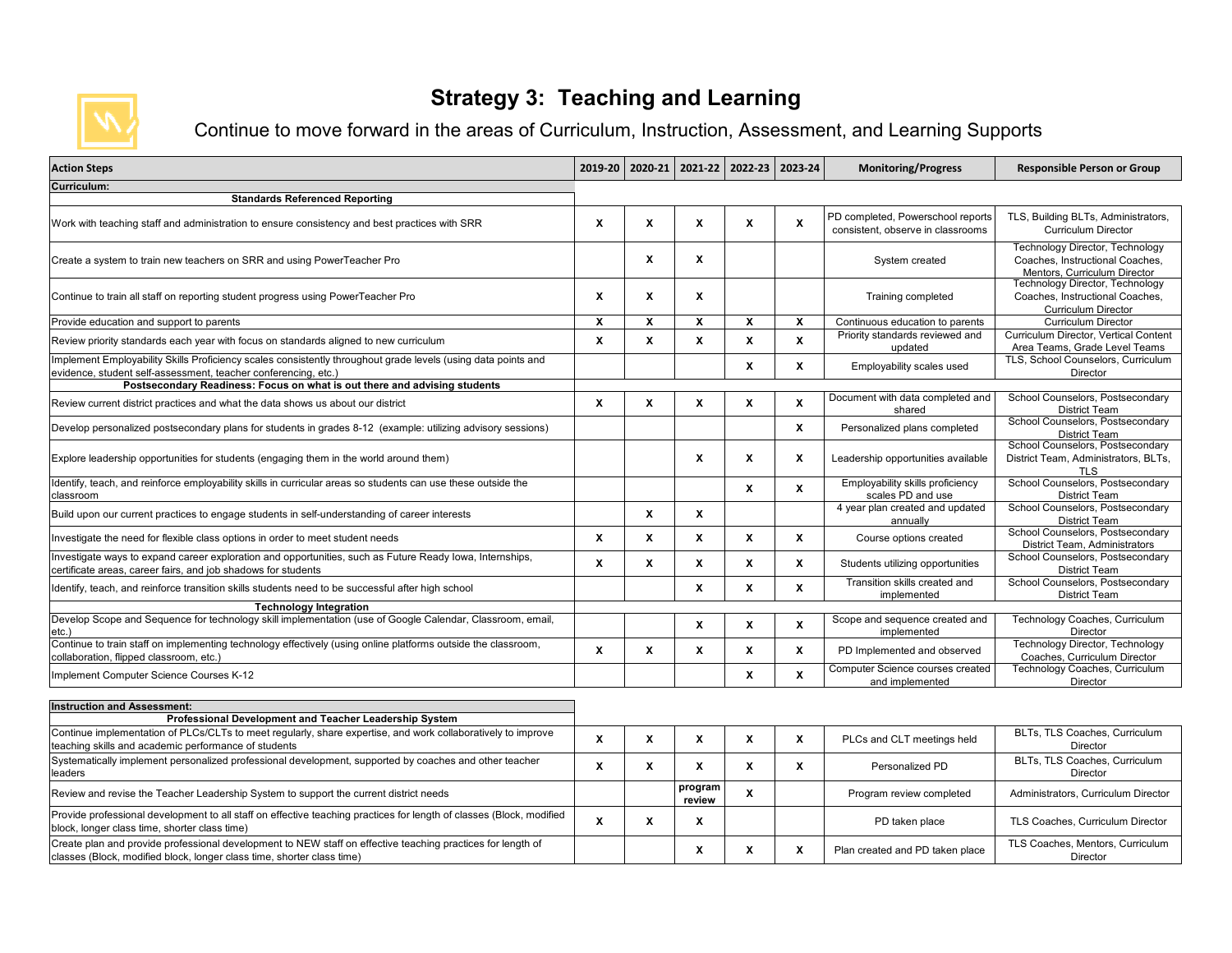| <b>Action Steps</b>                                                                                                                                                                                          | 2019-20            |                   | 2020-21 2021-22 | 2022-23 | 2023-24          | <b>Monitoring/Progress</b>                       | <b>Responsible Person or Group</b>                                                      |
|--------------------------------------------------------------------------------------------------------------------------------------------------------------------------------------------------------------|--------------------|-------------------|-----------------|---------|------------------|--------------------------------------------------|-----------------------------------------------------------------------------------------|
| Review and revise evaluation process for teaching staff, TLS positions and associates                                                                                                                        |                    |                   |                 | x       | X                | Evaluation process revised                       | Administrators, Evaluation Committee,<br><b>Curriculum Director</b>                     |
| <b>Formative and Summative Assessments and Practice</b>                                                                                                                                                      |                    |                   |                 |         |                  |                                                  |                                                                                         |
| Develop and implement continuous formative assessments                                                                                                                                                       | X                  | X                 | X               | X       | X                | formative assessments                            | Instructional Coaches, TLS, BLTs<br><b>Curriculum Director</b>                          |
| mplement student self-assessment and understanding of where they are in relation to standards using formative<br>assessments                                                                                 | $\mathbf{x}$       | X                 | X               | X       | X                | student self assessments in place                | Instructional Coaches, TLS, BLTs<br><b>Curriculum Director</b>                          |
| Examine reassessment structures for consistency                                                                                                                                                              |                    | X                 | X               |         |                  | consistency is observable                        | Instructional Coaches, TLS, BLTs<br><b>Curriculum Director</b>                          |
| mplement Standards Improvement Days at the HS to support student proficiency                                                                                                                                 | X                  | X                 |                 |         |                  | Implementation of Standards<br>Improvement Day   | HS BLT, Student Success Coordinator,<br>HS Principal, Curriculum Director               |
| Instructional Practices (AIW and Blended Learning)                                                                                                                                                           |                    |                   |                 |         |                  |                                                  |                                                                                         |
| Review and revise Higher Order Thinking/Depth of Knowledge (AIW)                                                                                                                                             |                    | X                 |                 |         |                  | PD completed and observable                      | TLS, BLTs, Administrators, Curriculum<br>Director                                       |
| Review and revise Substantive and Academic Conversations (AIW)                                                                                                                                               | X                  |                   |                 |         |                  | PD completed and observable                      | TLS, BLTs, Administrators, Curriculum<br>Director                                       |
| Review and revise Value Beyond School (AIW)                                                                                                                                                                  |                    |                   | X               |         |                  | PD completed and observable                      | TLS, BLTs, Administrators, Curriculum<br><b>Director</b>                                |
| Analyze data from walkthroughs, CIP, IC Maps, and achievement and share with staff                                                                                                                           | X                  | X                 | X               | X       | X                | Data analysis completed and shared               | TLS, BLTs, Administrators, Curriculum<br>Director                                       |
| Investigate how new staff can be brought up to speed on current initiatives (AIW, Blended Learning, etc.)                                                                                                    |                    | X                 | X               |         |                  | Plan developed                                   | TLS, Mentors, Curriculum Director                                                       |
| Create a process to improve instruction using observation: (AIW scoring session, peer observation, lab model, live<br>teaching, and video-taping for self-assessment)                                        |                    |                   |                 | X       | X                | Process created and utilized                     | TLS, BLTs, Administrators, Curriculum<br><b>Director</b>                                |
| Continue professional development and implementation of personalized and blended learning practices at the<br>Middle School and Elementary                                                                   | X                  | X                 | X               |         |                  | PD completed and observable                      | TLS, BLTs, Administrators, Curriculum<br><b>Director</b>                                |
| Pilot Blended Learning at the High School                                                                                                                                                                    | X                  | X                 |                 |         |                  | <b>Blended Learning Pilot compete</b>            | HS BLT, HS Principal, Curriculum<br>Director, Pilot Team                                |
| Provide professional development and implement personalized and blended learning building-wide at the HS                                                                                                     |                    |                   | $\mathbf{x}$    | X       | X                | PD completed and observable                      | TLS, BLTs, Administrators, Pilot Team,<br><b>Curriculum Director</b>                    |
| Monitor and continue statewide Early Literacy Implementation (ELI)                                                                                                                                           | x                  | $\boldsymbol{x}$  | X               | X       | X                | ELI implementation                               | Instructional Coaches, Elementary<br>Principal, Curriculum Director                     |
| Utilize Panorama Student Success System to enhance MTSS interventions and instructional supports, as data<br>becomes available                                                                               | X                  | $\mathsf{x}$      | X               | x       | X                | Panorama utilized                                | TLS, BLTs, Administrators, Curriculum<br>Director                                       |
| Full AIW program review                                                                                                                                                                                      |                    | program<br>review |                 |         |                  | Review complete                                  | Administrators, Program Review Team,<br><b>Curriculum Director</b>                      |
| <b>Learning Supports</b>                                                                                                                                                                                     |                    |                   |                 |         |                  |                                                  |                                                                                         |
| Social Emotional Behavioral Health and PBIS                                                                                                                                                                  |                    |                   |                 |         |                  |                                                  |                                                                                         |
| Align Iowa's Social-Emotional Learning Competencies with Second Step, Zones of Regulation, Social Thinking,<br>and PBIS                                                                                      |                    | X                 | X               |         |                  | SEL Competencies aligned to other<br>programming | School Counselors, Behavior Coach.<br>Social Worker, Curriculum Director                |
| Train all staff (teachers, administrators and support staff) on understanding and strategies for Mental Health:<br>Trauma Informed Care, Restorative Practices, Suicide Prevention and Postvention, and ACEs | X                  | X                 | $\mathbf{x}$    | X       | $\boldsymbol{x}$ | PD completed and observed                        | School Counselors, Behavior Coach,<br>Social Worker, Curriculum Director                |
| Explore options on how to provide core SEL to all students grades 7-12                                                                                                                                       |                    |                   |                 | X       | X                | SEL plan developed                               | School Counselors, Behavior Coach,<br>Social Worker, Curriculum Director                |
| Revise district policies and procedures with restraint, seclusion, major and minor behaviors to align with changes<br>in the Department of Education                                                         | X                  | X                 |                 |         |                  | Policies revised and PD completed                | Behavior Coach, Administrators,<br><b>Curriculum Director</b>                           |
| Continue implementation of PBIS through use of data from data teams, referrals, and TIF, including alignment of<br>data, especially transition years                                                         | X                  | X                 | X               | X       | X                | PBIS implementation and modified<br>as needed    | School Counselors, Behavior Coach,<br>PBIS Teams, Curriculum Director                   |
| Continue implementation of Congressional Medal of Honor, grades 5-12 ,and explore other sources for PBIS<br>instruction                                                                                      | $\pmb{\mathsf{x}}$ | X                 | X               | x       | X                | Medal of Honor implemented                       | PBIS Teams, Social Studies Teachers,<br><b>Curriculum Director</b>                      |
| Continue implement and align Tier II and Tier III social emotional learning support for students                                                                                                             | х                  | X                 | x               | X       | X                | Tier II and III implemented and<br>aligned       | School Counselors, Behavior Coach.<br>PBIS Teams, Social Worker, Curriculum<br>Director |
| Focus on Tier I classroom management techniques and strategies to build core SEL                                                                                                                             | X                  | X                 | X               | X       | X                | Tier I strategies observable                     | Behavior Coach, PBIS Teams,<br><b>Curriculum Director</b>                               |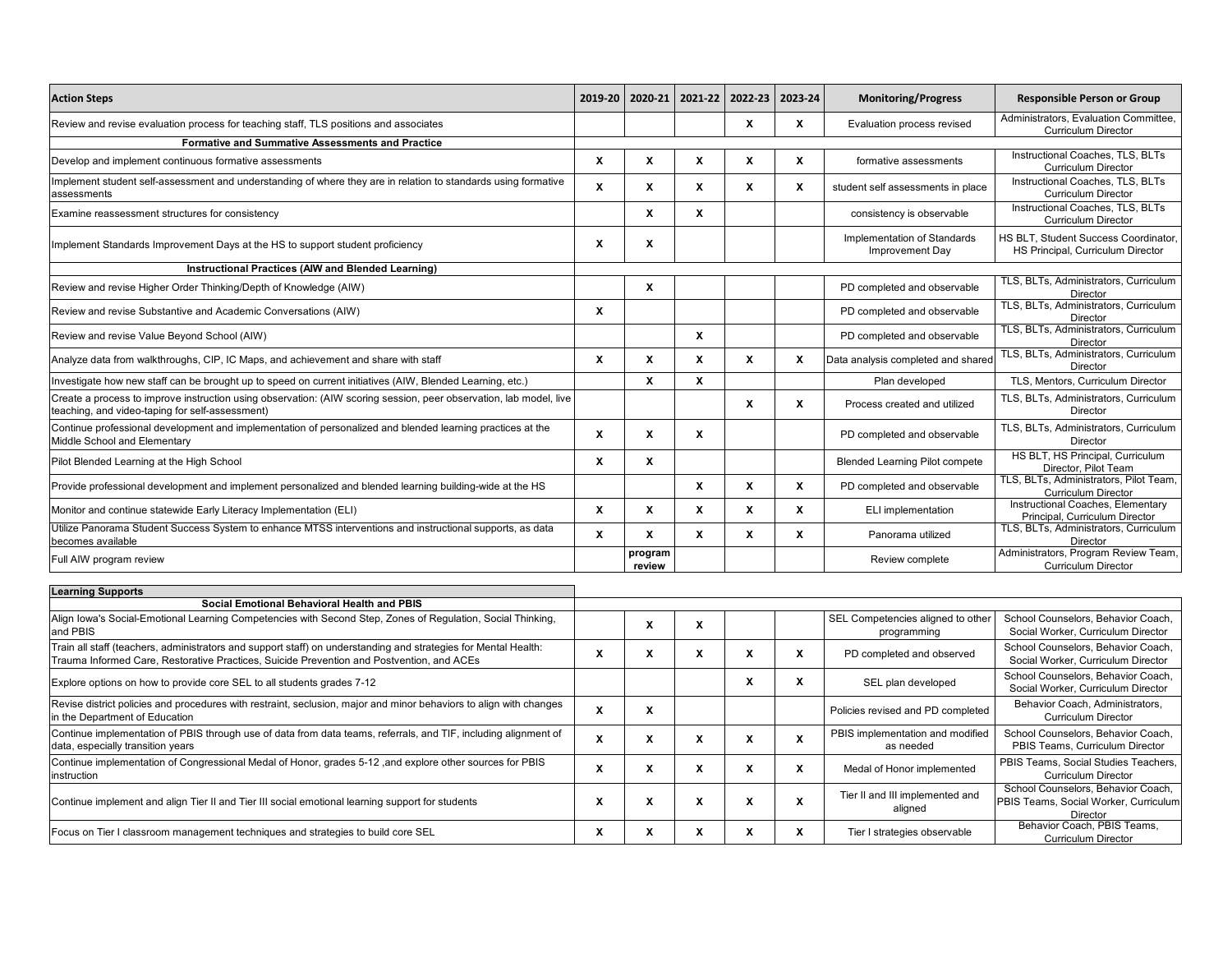| <b>Action Steps</b>                                                                                                                                                                                  | 2019-20           | 2020-21           | 2021-22           | 2022-23 2023-24           |                           | <b>Monitoring/Progress</b>                           | <b>Responsible Person or Group</b>                                                                            |
|------------------------------------------------------------------------------------------------------------------------------------------------------------------------------------------------------|-------------------|-------------------|-------------------|---------------------------|---------------------------|------------------------------------------------------|---------------------------------------------------------------------------------------------------------------|
| Full PBIS program review                                                                                                                                                                             |                   |                   |                   |                           | program<br>review         | Program reviewed                                     | School Counselors, Behavior Coach,<br>PBIS Teams, Curriculum Director                                         |
| <b>At-Risk Programming</b>                                                                                                                                                                           |                   |                   |                   |                           |                           |                                                      |                                                                                                               |
| Continue to examine staffing and positions in order to best serve students entitled to at-risk programming                                                                                           | X                 | X                 | x                 | $\boldsymbol{\mathsf{x}}$ | X                         | At-Risk programming reviewed<br>annually             | Administrators, Business Manager,<br><b>Curriculum Director</b>                                               |
| Develop a data collection and program evaluation tool for each of the district at-risk programs                                                                                                      |                   | program<br>review |                   |                           | x                         | Program review complete                              | <b>Curriculum Director</b>                                                                                    |
| Develop and implement attendance data review and support for each building and throughout the district                                                                                               | X                 | X                 | x                 | x                         | X                         | Attendance data reviewed and<br>support implemented  | School Counselors, PBIS Teams,<br>Administrators                                                              |
| <b>Talented and Gifted (ELP)</b>                                                                                                                                                                     |                   |                   |                   |                           |                           |                                                      |                                                                                                               |
| Update K-3 identification and enrichment process                                                                                                                                                     | X                 | X                 |                   |                           |                           | K-3 identification and enrichment<br>process updated | ELP Staff, Elementary Principal,<br><b>Curriculum Director</b>                                                |
| Review programming and services throughout the district                                                                                                                                              |                   |                   | program<br>review |                           |                           | Program review                                       | ELP Staff, Administrators, Curriculum<br>Director                                                             |
| Educate parents and staff on working with Talented and Gifted students                                                                                                                               |                   |                   |                   | X                         | X                         | <b>Education occured</b>                             | ELP Staff. Teachers. Administrators.<br><b>Curriculum Director</b>                                            |
| <b>Special Education</b>                                                                                                                                                                             |                   |                   |                   |                           |                           |                                                      |                                                                                                               |
| Align language and services for consistency on IEPs throughout the district                                                                                                                          | X                 | X                 |                   |                           |                           | IEP alignment complete                               | <b>GWAEA Consultants, Behavior Coach.</b><br>Special Education Teachers, Special<br><b>Education Director</b> |
| Review special education programs                                                                                                                                                                    |                   |                   |                   | Program<br><b>Review</b>  |                           | Program review completed                             | <b>GWAEA Consultants, Behavior Coach.</b><br>Special Education Teachers, Special<br><b>Education Director</b> |
| Review paraeducator support at each level and train paraeducators on necessary skills and strategies to work with<br>students                                                                        | X                 | X                 | X                 | X                         | $\boldsymbol{\mathsf{x}}$ | Associate Trainings completed and<br>observed        | <b>GWAEA Consultants, Behavior Coach,</b><br>Special Education Teachers, Special<br><b>Education Director</b> |
| Training for general education staff on implementation of accommodations, modifications, and differentiation for<br>students entitled to special education services in the general education setting |                   | X                 | x                 | x                         | x                         | Trainings completed and observed                     | <b>GWAEA Consultants, Behavior Coach.</b><br>Special Education Teachers, Special<br><b>Education Director</b> |
| <b>English Language Learners</b>                                                                                                                                                                     |                   |                   |                   |                           |                           |                                                      |                                                                                                               |
| Review and updated LAU plan for the district                                                                                                                                                         | program<br>review |                   |                   |                           |                           | LAU plan reviewed and completed                      | ELP Staff, Curriculum Director                                                                                |
| <b>Preschool Program</b>                                                                                                                                                                             |                   |                   |                   |                           |                           |                                                      |                                                                                                               |
| Program Evaluation, review and updated services                                                                                                                                                      |                   |                   |                   | program<br>review         |                           | Program reviewed                                     | Preschool Teachers, Elementary<br>Principal, Curriculum Director                                              |
| <b>Mentoring and Induction Program</b>                                                                                                                                                               |                   |                   |                   |                           |                           |                                                      |                                                                                                               |
| Program Evaluation, review and updated services                                                                                                                                                      |                   |                   | program<br>review |                           |                           | Program reviewed                                     | Mentors, Mentor Facilitator, Curriculum<br>Director                                                           |

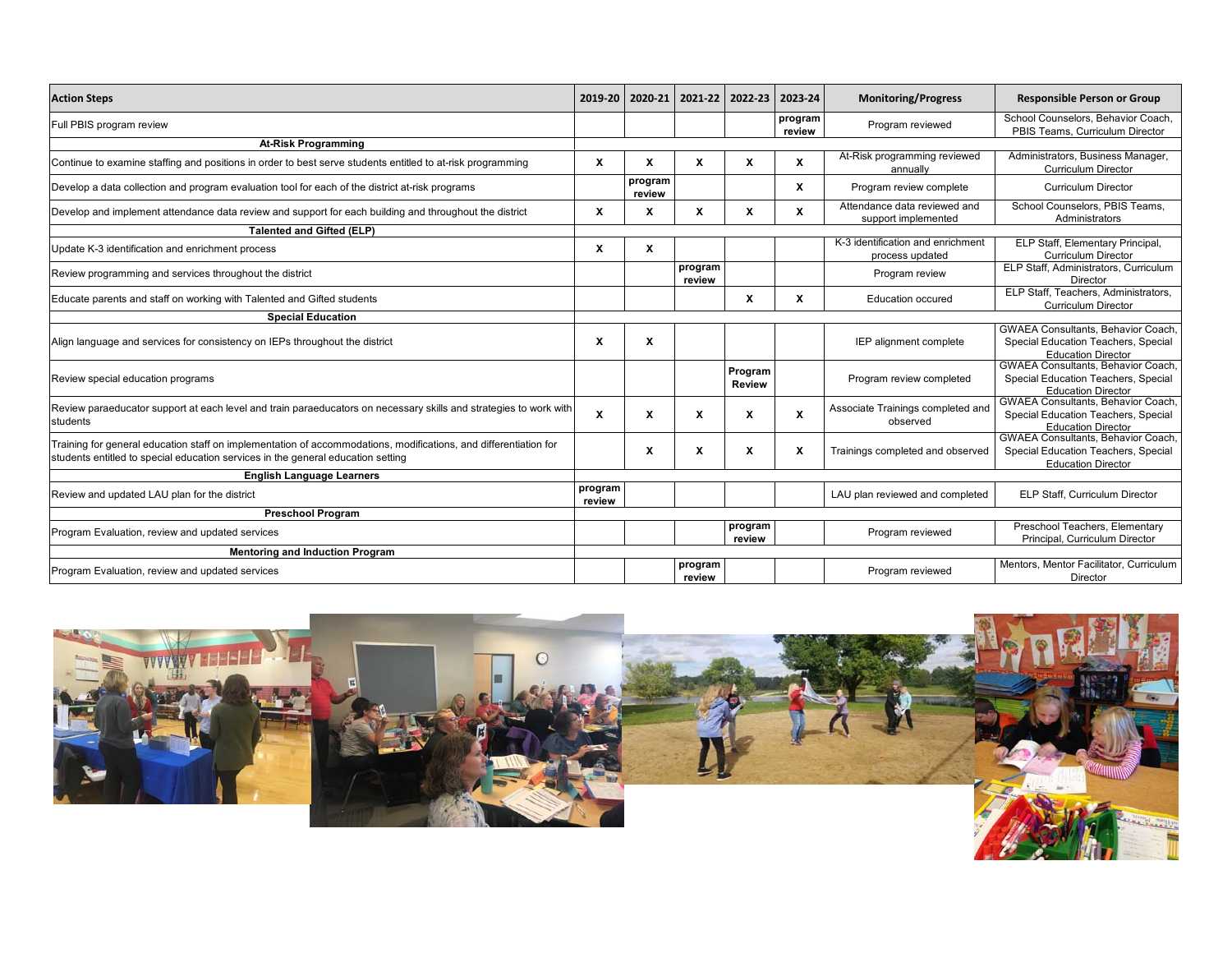#### **Strategy 4: School Environment and School Climate**

Continue to improve our School Environment and School Climate for our students, staff, and community



| <b>Action Steps</b>                                                                                                                   |   |                           | 2019-20 2020-21 2021-22 2022-23 2023-24 |   |   | <b>Monitoring/Progress</b>                      | <b>Responsible Person or Group</b>                                   |
|---------------------------------------------------------------------------------------------------------------------------------------|---|---------------------------|-----------------------------------------|---|---|-------------------------------------------------|----------------------------------------------------------------------|
| Continue to improve student and family access to Mental Health Services                                                               | X | Х                         | X                                       | X | X | Observable systems and supports                 | Curriculum<br>Director/Counselors/Social<br><b>Worker/Principals</b> |
| Explore ways to continue to help students and parents understand the danger of vaping                                                 | X | X                         | X                                       |   |   | Reduction in vaping use in MS/HS                | <b>School Resource</b><br>Officer/Counselors/Principals              |
| Look closely at each school building how we address bullying and respect                                                              | X | X                         | X                                       | X | X | Process investigated and discussed              | Principals/Counselors/PBIS<br>Teams                                  |
| Continue to look closely at rewards and consequences for students at each grade level (Elementary, Middle<br>School, and High School) | X | $\boldsymbol{\mathsf{x}}$ | X                                       | X | X | Process investigated and discussed              | Principals/Counselors/PBIS<br>Teams/Superintendent                   |
| Continuously grow in the area of PBIS to increase the positive rewards for good student behaviors                                     | X | X                         | x                                       | X | х | PBIS committee meetings                         | PBIS Team/Principals                                                 |
| Develop a process to use Restorative Practices improve student behaviors after a discipline situation at all<br>grade levels          | X | X                         | X                                       |   |   | Process created and implemented                 | Behavior Coach/Curriculum<br>Director/Principals                     |
| Examine ways to increase a sense of school pride for students, staff, parents, and community                                          | X | X                         | X                                       | X | x | Process investigated and discussed              | Admin Team/Building<br>Leadership Teams                              |
| Explore ways to systematically help new students and parents transition into the Monticello Community School<br>District              |   | x                         | X                                       |   |   | Process created and implemented                 | Curriculum<br>Director/Counselors/Social<br><b>Worker/Principals</b> |
| Explore a variety of ways to make students feel connected to the school through a variety of student<br>groups/clubs                  |   |                           |                                         | x | X | Clubs/Activities created for students           | Athletic<br>Director/Principals/Building<br>Leadership Teams         |
| Explore ways to build better relationships between students and students                                                              | X | X                         | х                                       | X | x | Process investigated and discussed              | Principals/Counselors/PBIS<br>Teams                                  |
| Explore ways to build better relationships between students and staff                                                                 | X | X                         | X                                       | X | x | Process investigated and discussed              | <b>Admin Team/Building</b><br>Leadership Teams                       |
| Investigate ways to continuously improve school breakfast and school lunch offerings                                                  | X | Х                         |                                         |   |   | Breakfast and lunch improvements<br>implemented | Director of Food Service/Student<br>Council/Superintendent           |
| Investigate ways to continue to improve staff culture throughout the district                                                         | X | X                         | X                                       | X | x | Process investigated and discussed              | Culture Club/Admin<br>Team/Building Leadership<br>⊺eams              |
| Continue to host school activities that bring the community into our schools                                                          | X | X                         | X                                       | X | X | Activities hosted in schools                    | <b>Admin Team/Building</b><br>Leadership Teams                       |
| exGrandparents Day, Veterans Day Activities, Shadow a Student Day, Volunteer Breakfast                                                |   |                           |                                         |   |   |                                                 |                                                                      |
| Investigate ways parent/community volunteers can become involved in our schools                                                       |   | X                         | x                                       | X |   | More Volunteers Utilized in Schools             | Teacher Leaders/Admin Team                                           |
| exPrograms that utilize retirees/volunteers in schools, more involved in school beyond PTO<br>(Meaningful Volunteerism)               |   |                           |                                         |   |   |                                                 |                                                                      |